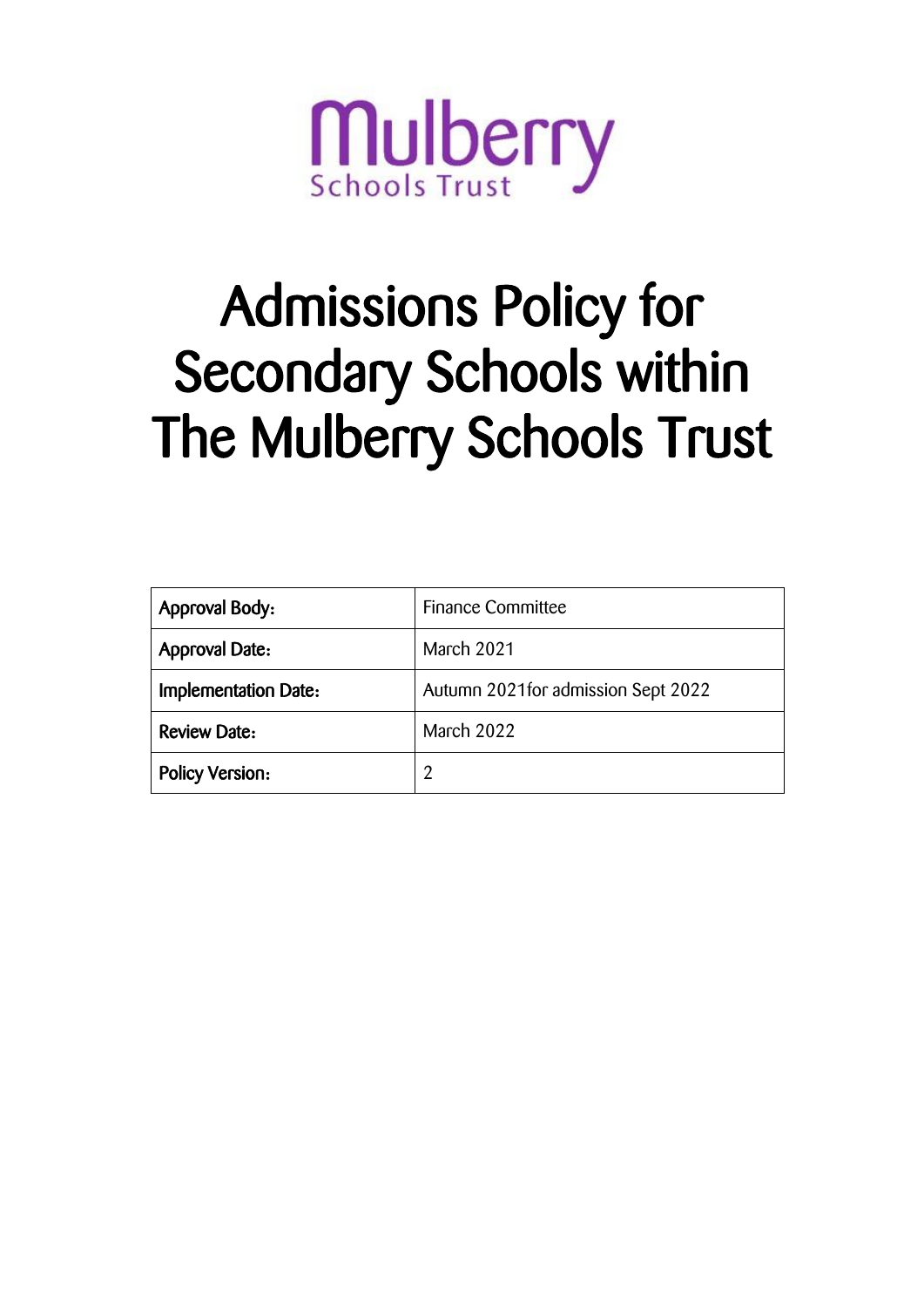

#### Version Control

| <b>Version</b> | Reviewed      | Changes since last version                                                                   |
|----------------|---------------|----------------------------------------------------------------------------------------------|
|                | Existing      | Upon Conversion of the Trust agreed to adopt London Borough<br>of Tower Hamlets Policy       |
| 2              | March<br>2021 | No changes, part of an annual review<br>$\bullet$                                            |
| 3              | March<br>2022 | Mulberry Stepney Green Maths, Computing and Science College<br>is now included in the policy |

This policy has been adopted by the Mulberry Schools Trust from the Tower Hamlets 'Determined Admissions Policy for Community Secondary Schools 2022/2023' and will be applied to Mulberry School for Girls, Mulberry Academy Shoreditch and Mulberry Stepney Green Maths, Computing and Science College.

Tower Hamlets Council has consulted on behalf of the Mulberry Schools Trust. For further information on the consultation, please contact the Director of Governance and Development at the Mulberry Schools Trust.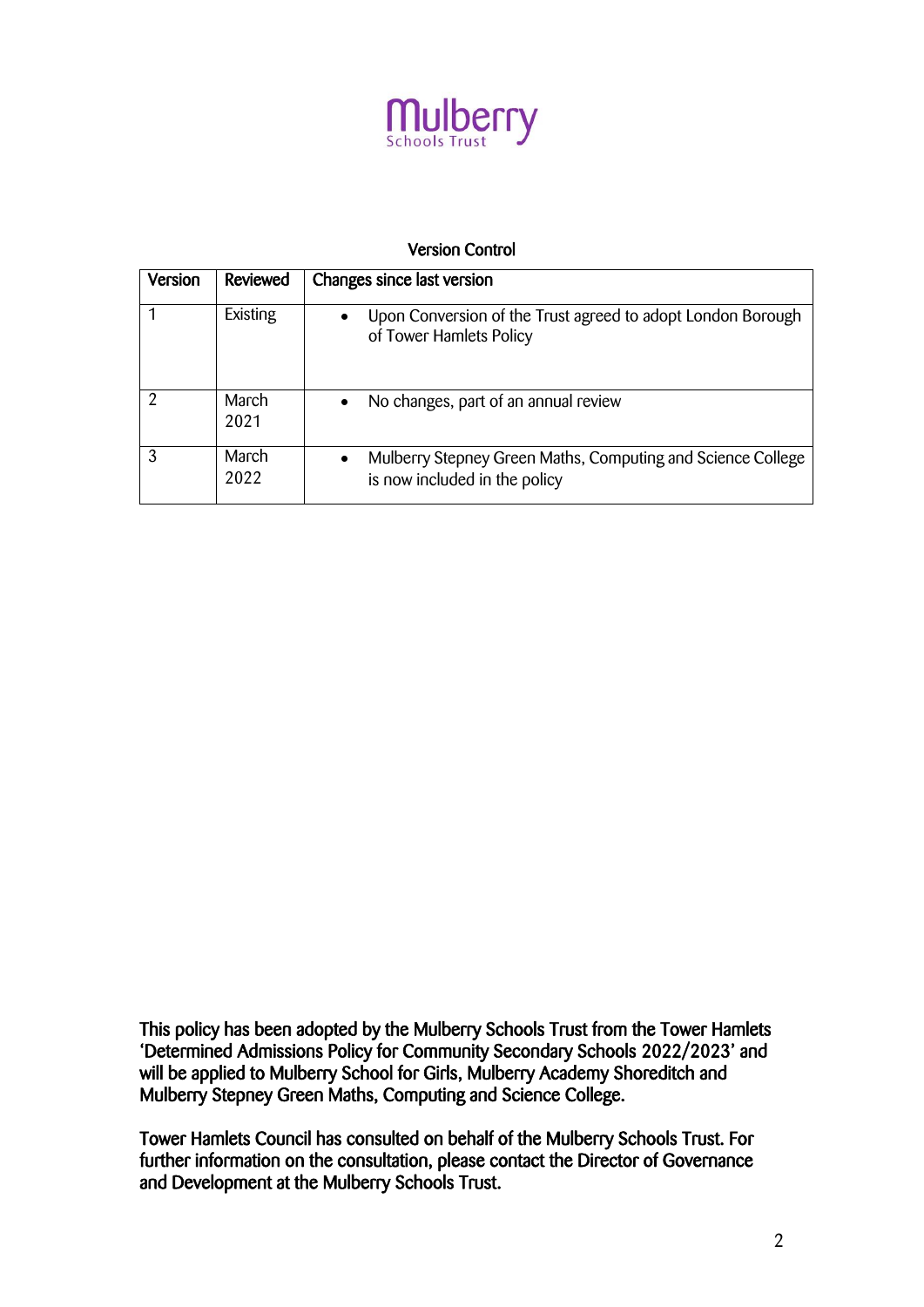

# SECTION ONE: ADMISSION TO MULBERRY SCHOOL FOR GIRLS, MULBERRY STEPNEY GREEN MATHS, COMPUTING AND SCIENCE COLLEGE AND MULBERRY ACADEMY SHOREDITCH

#### 1. Foreword

1.1 Tower Hamlets Local Authority seeks to operate an admissions system that provides equal and fair opportunities to all applicants. This includes having due regard to children living in areas where there are limited options in applying for a local school place.

1. 2 The Local Authority's community school admissions policy has been determined following an extensive public consultation and approval by the Council's Cabinet of elected members. It is reviewed annually by the School Admission Forum, with representation from all key stakeholders including parents, headteachers, school governors, diocesan bodies and community organisations.

#### 2. Children with Education, Health and Care Plans

2.1 Children with an Education, Health and Care Plan naming the school applied to, must be placed before all other applicants. The place will be provided in the appropriate band (See note 1). This process is separate from the standard admission arrangements set out below.

#### 3. Oversubscription Criteria

3.1 A quarter of the total places available at these schools are allocated to each of four bands (see 'Banding' below). If any of these are oversubscribed in any band, the admission criteria below will be used (in descending order of priority) to allocate places:

1) Children looked after by the local authority, previously looked after children who have left care under a special arrangements (residence) or special guardianship order, or those adopted from local authority care (See note 2).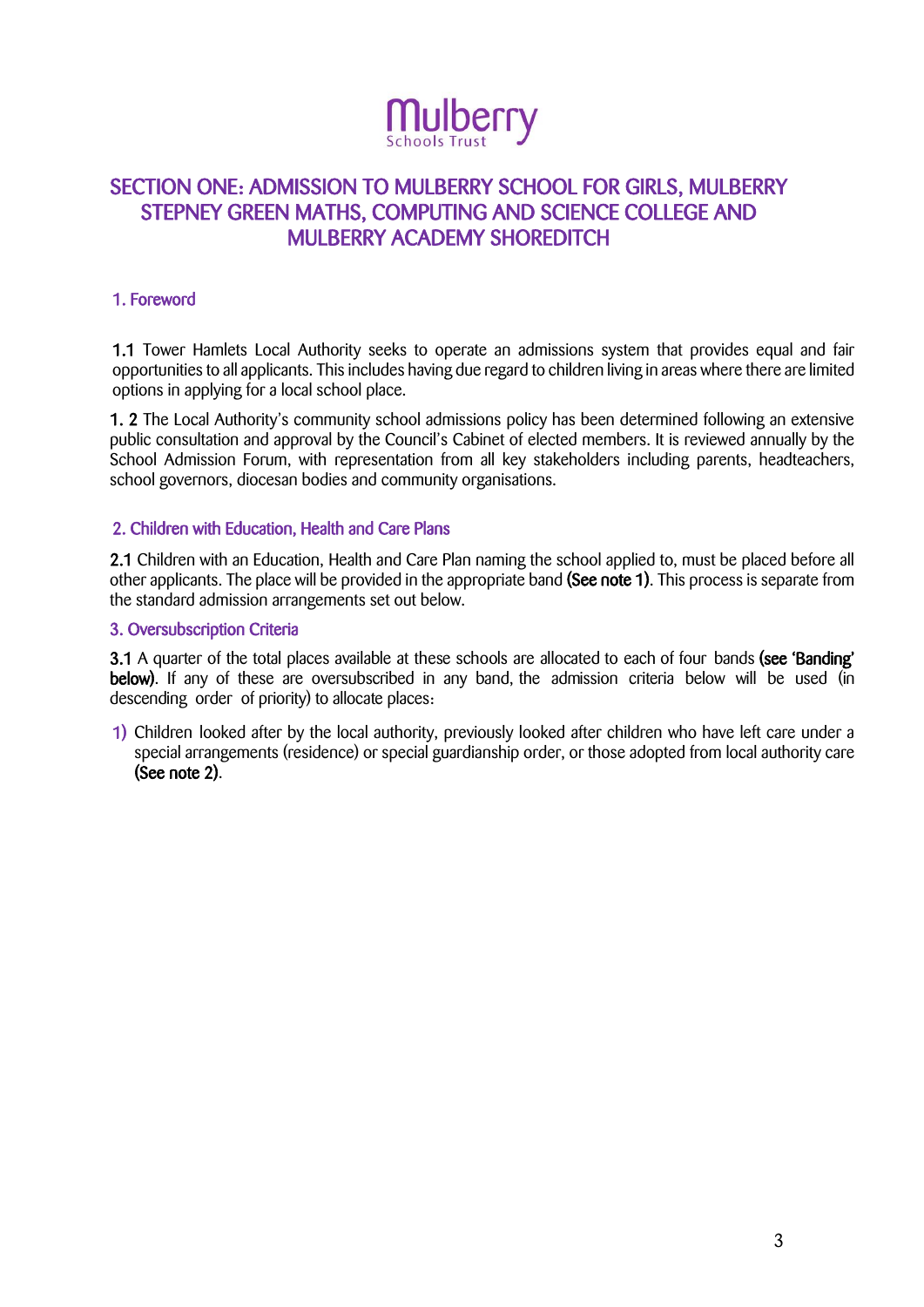

- 2) Children who have a strong medical or social reason to attend the school applied to. This can include the parents', carers' or other family members' medical conditions and the family's social needs. Parents must complete the relevant section on the application form and attach medical and/or social reports from a suitable professional (e.g. a doctor or social worker) to support the application. (See note 3).
- 3) Children living nearest the school who are the first born of their sex in the case of a single sex school, or the eldest child in the case of a mixed school. The number of children admitted under this category will reflect 25% of the intake of the school in each band.
- 4) Children who have a brother or sister at the school at the time of admission. (See note 4).
- 5) Children whose parent is a member of staff who has been employed within the Trust for two or more years at the time of application and/or children of a member of staff who has been recruited to fill a vacancy for which there is a demonstrable skill shortage. (See note 5).
- 6) Children who live nearest to the school by the shortest walking route. (See note 6).

3.2 In categories 3, 4 and 6 above, a higher priority will be given to pupils who live in the priority geographical areas of South Wapping or West Bethnal Green applying to one of the designated schools. (See 'Priority Areas' below).

3.3 Note 1: Parents of children with an Education, Health and Care Plan (EHCP) should note that Tower Hamlets LA seeks to ensure that pupils with EHCPs do not, at secondary transfer time, become unduly concentrated in a few schools. Experience indicates that this can compromise the efficient education of children and the efficient use of resources. This means that if any particular school receives a large number of applications for pupils with EHCPs, some of these may be refused. All applications for pupils with EHCPs will be considered by the Special Educational Needs Panel.

Note 2: Confirmation of a child's looked after status will be required.

Note 3: Applications under this category are considered by the Primary to Secondary Transfer Committee, comprising a Headteacher, a senior member of the Attendance and Welfare Service and a medical professional. The Committee will decide whether the application should be given priority under this category.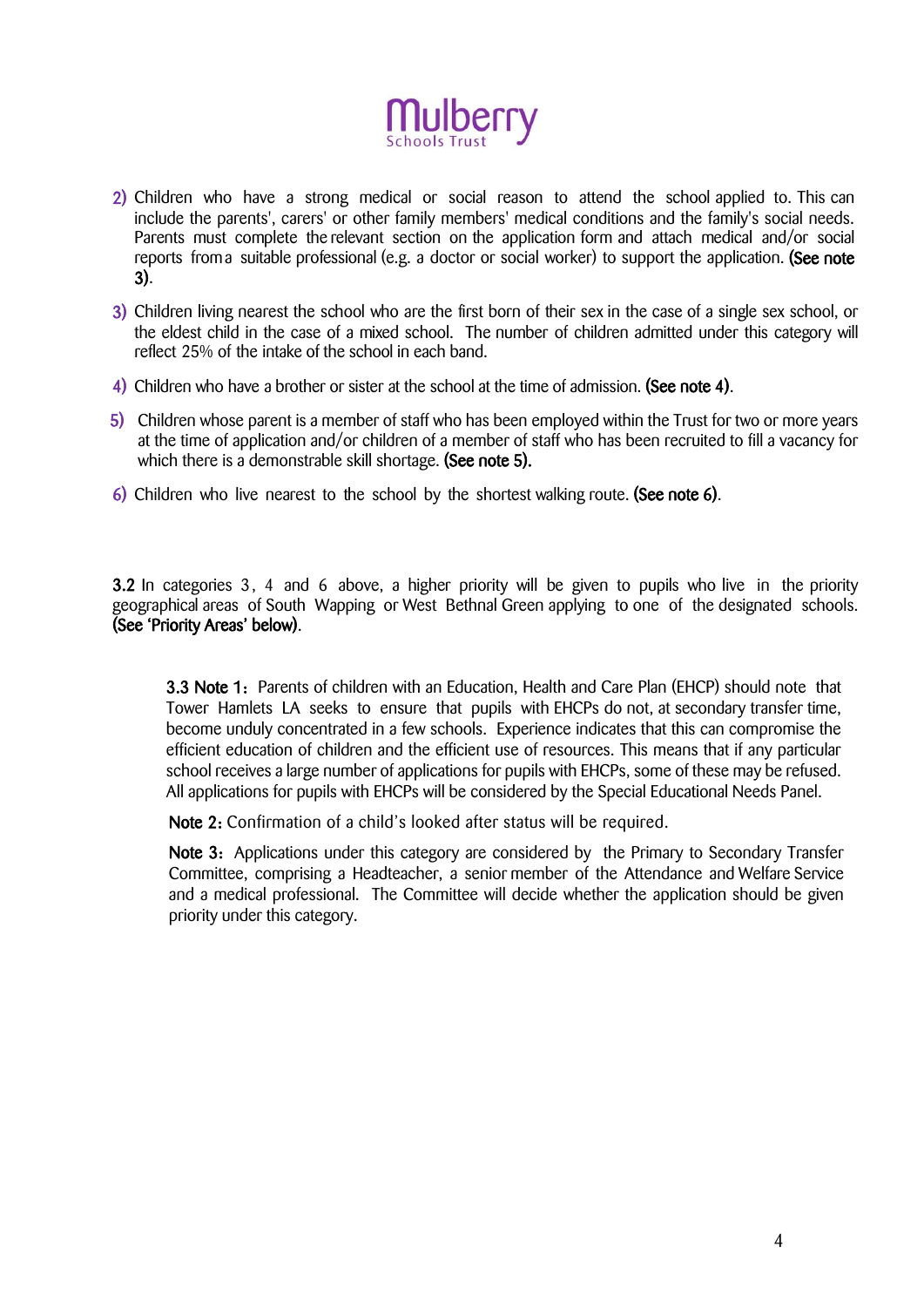

Note 4: Sibling refers to brother or sister, half brother or sister, adopted brother or sister, step brother or sister, or the child of the parent/carer's partner. In every case, the child should be living in the same family unit at the same address. The address used should be the one that the child usually lives at and attends school from.

Note 5: Priority will be limited to three places in each year. The staff applicant must complete the relevant section on the application form and attach documentation supporting admission on these grounds. It is the staff applicant's sole responsibility to provide this information. Without the provision of the relevant documents, the child will not be considered on these grounds.

Note 6: Home to school distances will be measured by the shortest walking route from the home address to the nearest available pupil entrance in constant use to the school, using a computerised digitised map.

#### 4. Banding

4.1 Tower Hamlets has a policy of banding to try to ensure that its schools take in an even balance of pupils in different ability ranges. All Tower Hamlets community schools as well as Central Foundation, George Green's, Green Spring Academy, London Enterprise Academy, Mulberry, Sir John Cass, St Paul's Way Trust and Stepney Green schools use banding.

4.2 The band for a pupil attending a Tower Hamlets primary school is determined from the National Foundation for Education Research (NFER) Test for reading and mathematics taken in the summer term of year 5. The results of the tests are used to place a child in one of four bands Band A,B, C and D. D is the highest scoring band

4.3 For pupils applying from primary schools outside of Tower Hamlets we determine the band by asking the primary school for a teacher assessment.

#### 5. Priority areas

5.1 The south Wapping priority area is the area south of Cable Street and Royal Mint Street, west of Butcher Row, north of the Thames and east of Mansell Street and Tower Bridge Approach. Children living in this area will have priority for admission to the designated schools, which are Mulberry and Stepney Green.

5.2 The west Bethnal Green priority area is the area south of Quaker Street, west of Brick Lane, north of Whitechapel High Street and east of Middlesex Street. Children living in this area will have priority for admission to the designated school, which is Swanlea.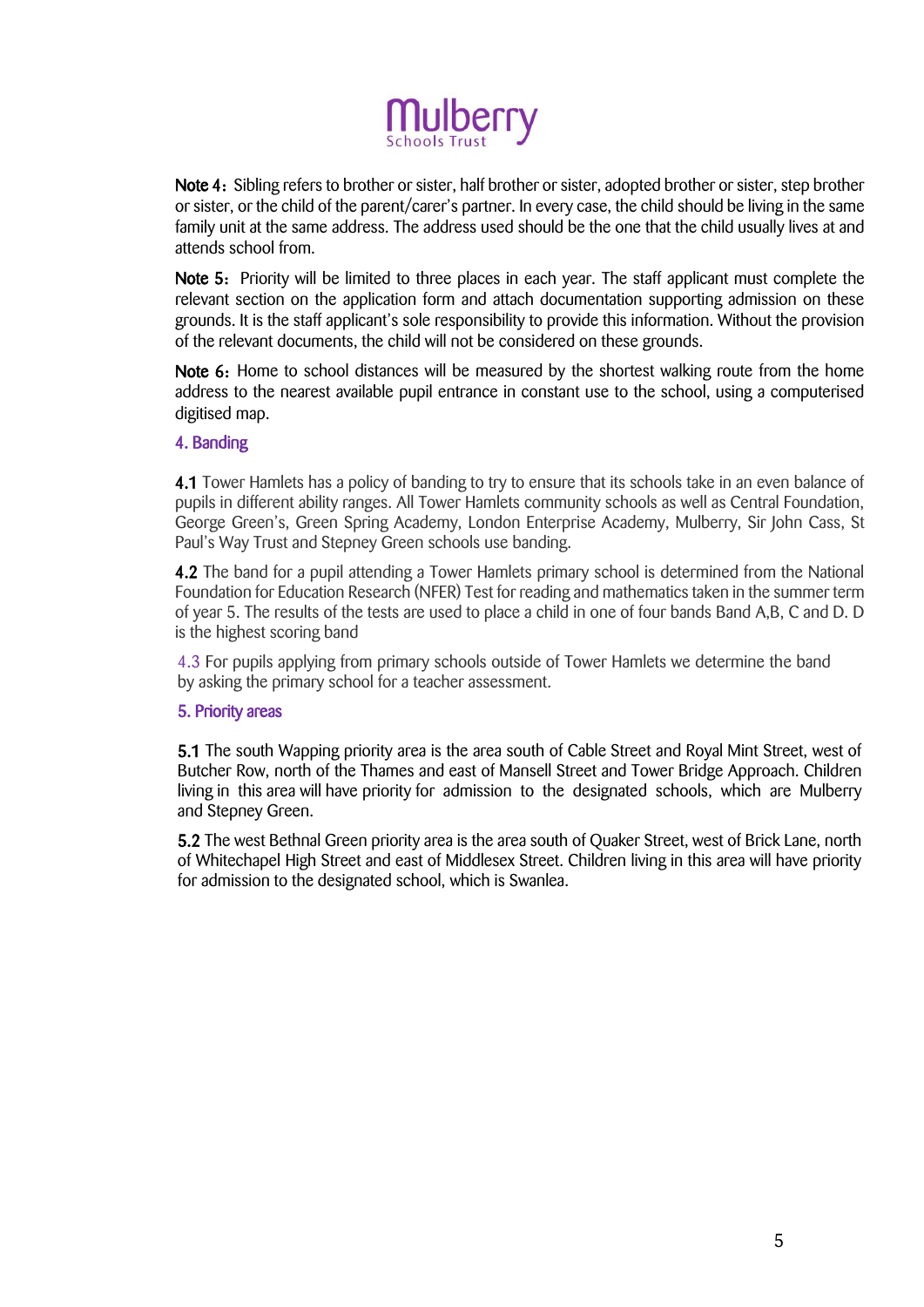

#### 6. Exceptional Medical or Social Reasons

6.1 Where there is a very strong medical or social reason for attending a particular school priority may be given for admission. Parents must complete the relevant section on the transfer form and attach medical and/or social reports signed by a doctor or social worker to the form. These reports must be received by the closing date on  $31^{st}$  October 2019. The application will be considered by the Primary / Secondary Transfer Committee.

#### 7. Confirmation of Address

7.1 Parents must provide acceptable independent proof of their child's address. They must make sure that the application form they complete is accurate and to contact Pupil Services or tell their child's headteacher if there are relevant changes after it is submitted. Places may be withdrawn if false information is entered on the application form. Parents who do not provide evidence of their child's address as requested, or provide conflicting or inconclusive information, may have the place withdrawn, even if it has already been accepted. When parents live separately, the address used should be the one that their child usually lives at and attends school from. If a child lives equally with both parents at different addresses, it is the parents' responsibility to make this clear on the application form. Parents may be asked to provide acceptable proof.

#### 8. Siblings in the same year group transferring

8.1 Where two or more siblings are in the same year group (e.g. twins), and it is the parent's wish that the siblings should attend the same school, if one sibling can be offered a place at a school, the other will automatically be offered so as not to separate them.

#### 9. Applying for a Place

9.1 How to apply for a secondary school is set out in the 'Ready for the Secondary School in Tower Hamlets' booklet. Applications are then co-ordinated for Tower Hamlets area in accordance with the Authority's published scheme. The scheme can be viewed on the following website within the school admissions section: http://www.towerhamlets.gov.uk

9.2 The closing date for applications is 31<sup>st</sup> October 2019 and the date on which families are sent notification of the outcome is 1st March 2020.

#### 10. Late Applications

10.1 Applications received after the 31<sup>st</sup> October 2019 closing date will be treated as late applications unless there is evidence to show that the application or amendment could not reasonably have been made on time. A new preference or change in the order of preferences will not be accepted af6er the closing date unless the circumstances are deemed to be exceptional. Late applications will be given in lower priority and will be dealt with after all in time applications in the first round of offers on 1<sup>st</sup> March 2020. Where a school is oversubscribed late applications will be refused and placed on the waiting list in accordance with the admission criteria.

#### 11. Changing Preferences

11.1 Parents and carers may not change their preferences unless there is exceptional and genuine reasons for doing so, for example, change of address. Requests to change preferences must be made in writing giving the full reasons.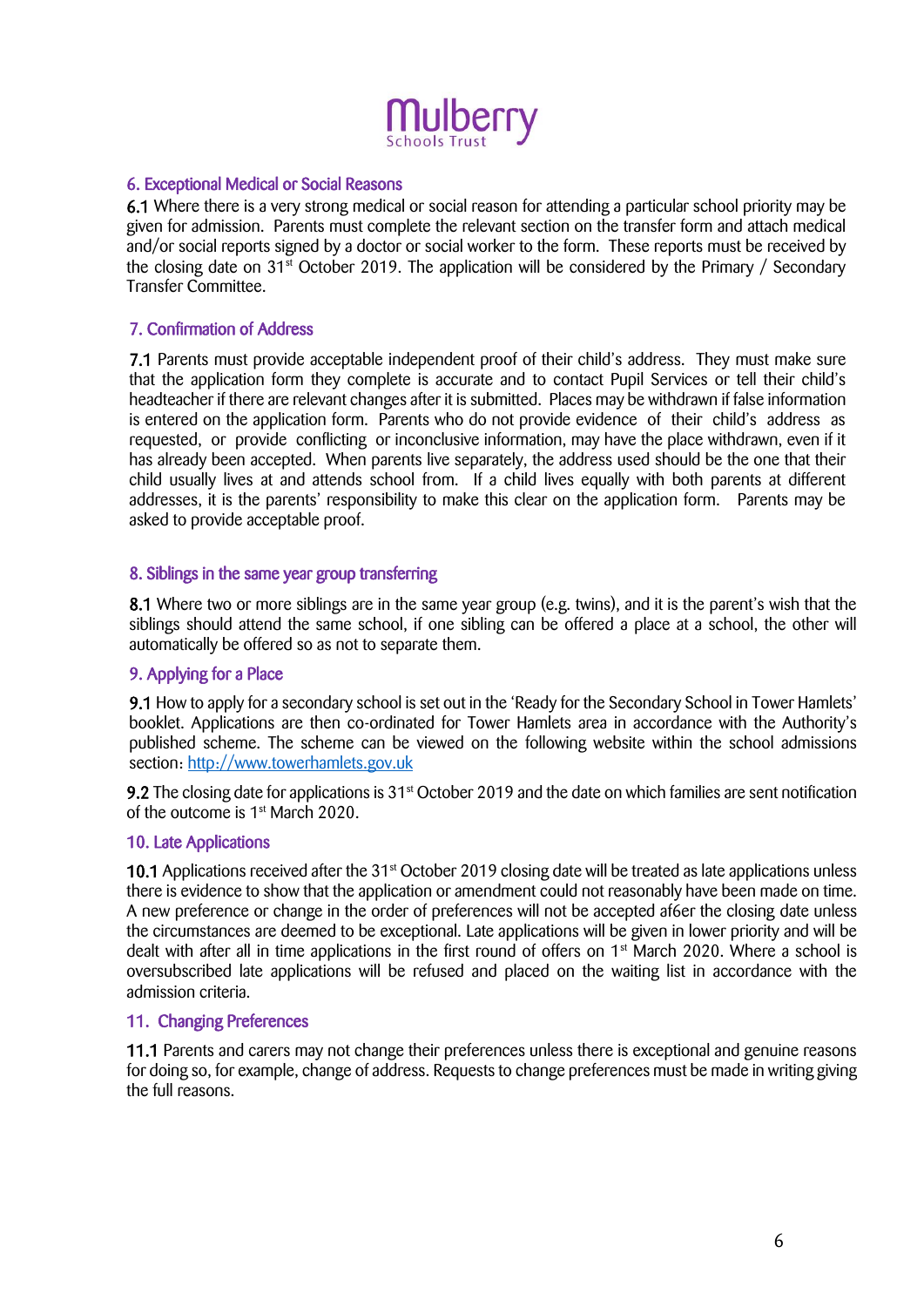

#### 12. Waiting Lists

12.1 The Pupil Services Team at Tower Hamlets will hold the waiting lists for Tower Hamlets community schools and schools that use the council's admission policy. Until September 2020, the waiting lists for each band will be kept in the following descending order of priority:

- 1. Children with a brother or sister in the school at the time of admission
- 2. Children living nearest the school

If a vacancy arises, it will be offered to the first applicant on the waiting list for that band. If a school cannot fill all the places available in a particular band, places will be filled by applicants from adjoining bands.

From September – December 2020, the waiting lists are combined into one list, disregarding the bands. The order of priority for the waiting list will then be:

1. Children looked after by the local authority, previously looked after children who left care under a residence or special guardianship order, or those adopted from local authority care.

- 2. Children without a school place.
- 3. Children with a brother or sister in the school.
- 4. Children living nearest the school.

Proximity to school will determine priority where there are competing claims to a place.

If parents wish for their child remain on the Year 7 waiting list after December, they must complete an In-Year Transfer form, which is available from the Pupil Services Team. Please note that transfers take place at the beginning of each term. The timetable is included in the guidance notes that accompany the In-Year Transfer form and can also be viewed on the Tower Hamlets website.

[www.towerhamlets.gov.uk/schooladmissions](http://www.towerhamlets.gov.uk/schooladmissions)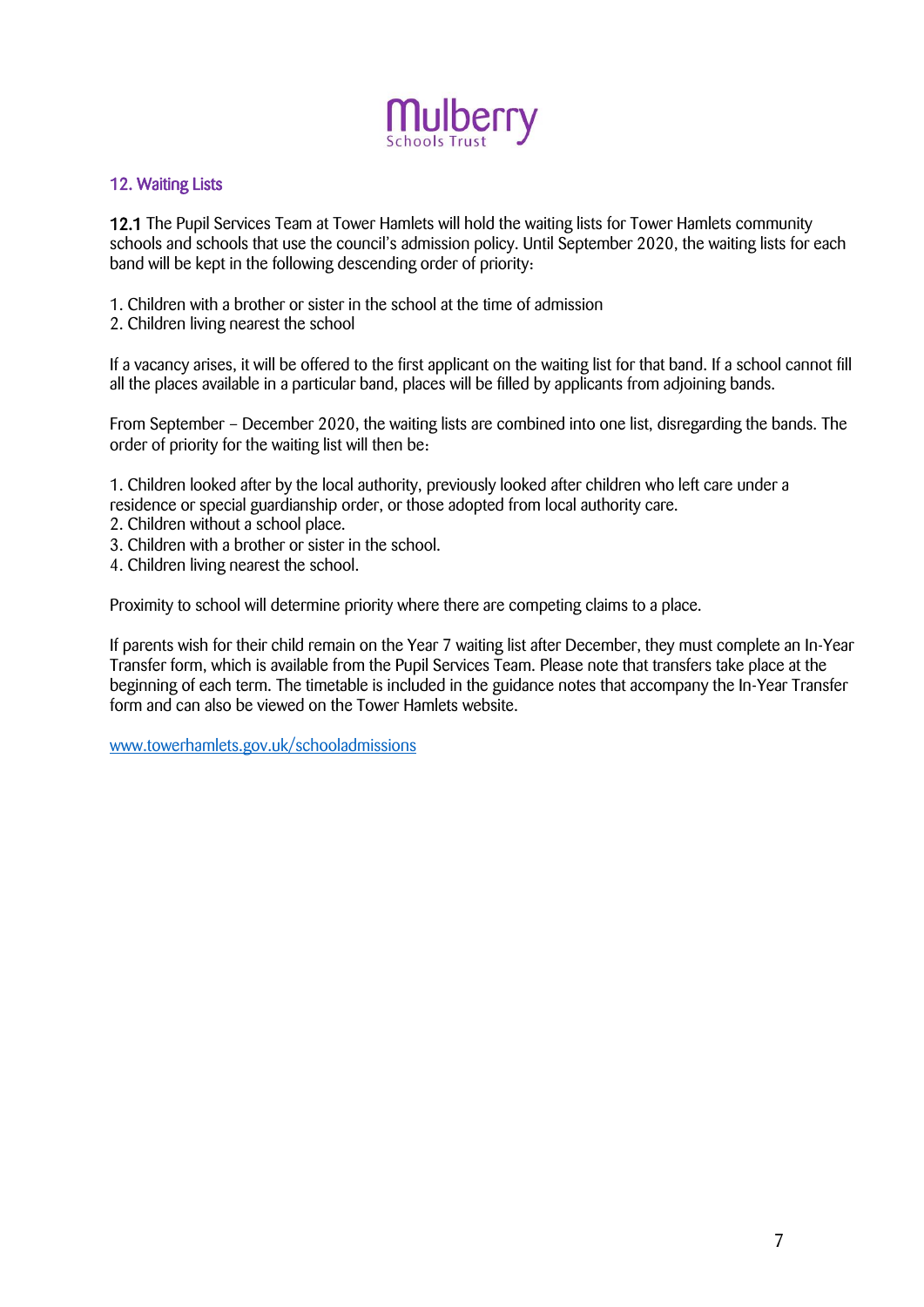# **Mulberry**



The map above only applies to Mulberry School for Girls as priority is given to students from South Wapping due to Mulberry being the only secondary school in that area.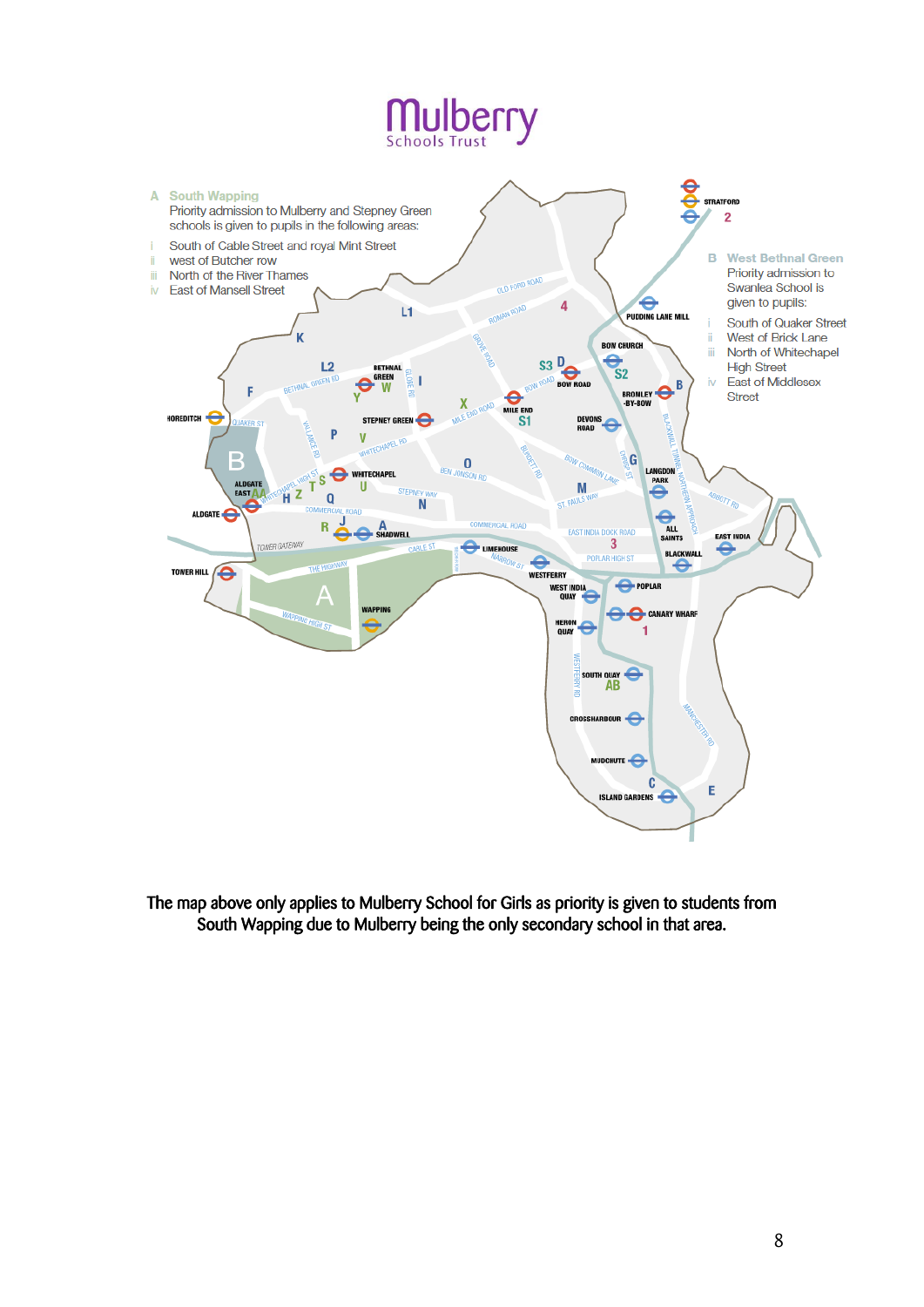

# SECTION TWO: COURSE OFFER AND ADMISSION TO POST-16 STUDENT AT SCHOOLS IN THE MULBERRY SCHOOLS TRUST (EXCEPT MULBERRY UTC)

#### Rationale

The Mulberry Schools Trust has an inclusive philosophy for sixth form study within its schools. The Trust is committed to supporting pupils to continue their education at post-16 wherever possible. This is to ensure that all pupils within the Trust have the best possible opportunities for future economic, social and family well-being. Together with Mulberry UTC, the 11 – 18 schools in the Mulberry Schools Trust collectively provide an academic and technical education at post-16 that aspires to be the best in the country.

Each school has its own ethos and identity for their sixth form. Many of the principles and values at post-16 are shared between all the schools. However, the Trust believes in the strength of a tailored provision for each school, uniquely created for that school's community and so the character of provision differs between schools. For example, Mulberry School for Girls offers an education tailored to the needs of women as leaders and scholars, very much reflecting the history of women's liberation for which the school's area is famous. Mulberry Academy Shoreditch draws upon academic strengths related to professions in the City of London, the technical and business prowess of TechCity in Old Street and the artisan entrepreneurship of Columbia Road, Shoreditch, Spitalfields and Brick Lane. Mulberry UTC is focused on a 'gold standard' technical education that competes in the health and creative industries at the highest level.

The UTC has a separate admissions policy, contained in Section 3. Other sixth form centres at schools in the Trust admit pupils to study in accordance with the number of places available and the suitability of qualification for the desired course of study, as set out below.

#### Important Principles Underpinning Course Offer and Admission to Post-16 Study at Schools Within the Mulberry Schools Trust

1. Inclusion: Pupils of all abilities have the opportunity to take a course of study appropriate to their needs at post-16. Courses are offered within the Trust at every level from Entry Level to Level 3.This means that pupils of any ability should be able to find a course of study that challenges them and that enables them to flourish. Schools are not selective by ability in Years 7 - 11. However, at post-16, there are limited places available for each level of study and so there are stated entry criteria for each level of course. The Trust also considers the needs of disabled pupils, pupils with statements and looked after pupils as a priority.

2.Mulberry School for Girls is a single sex provider of education for young women: At Mulberry School for Girls, we think that young women are advantaged by the opportunity to continue their study in an environment where approaches to learning and personal development are tailored to the needs of girls and young women. There will be many opportunities to participate in educational projects with young men outside of formal curriculum time for those that wish to do so. For example, there are debate competitions, conferences, engineering projects, young enterprise projects and so on which involve young women and men learning to compete in teams on a specific piece of supervised work. This is beneficial for young women and encourages the development of confidence, communication skills and the ability to develop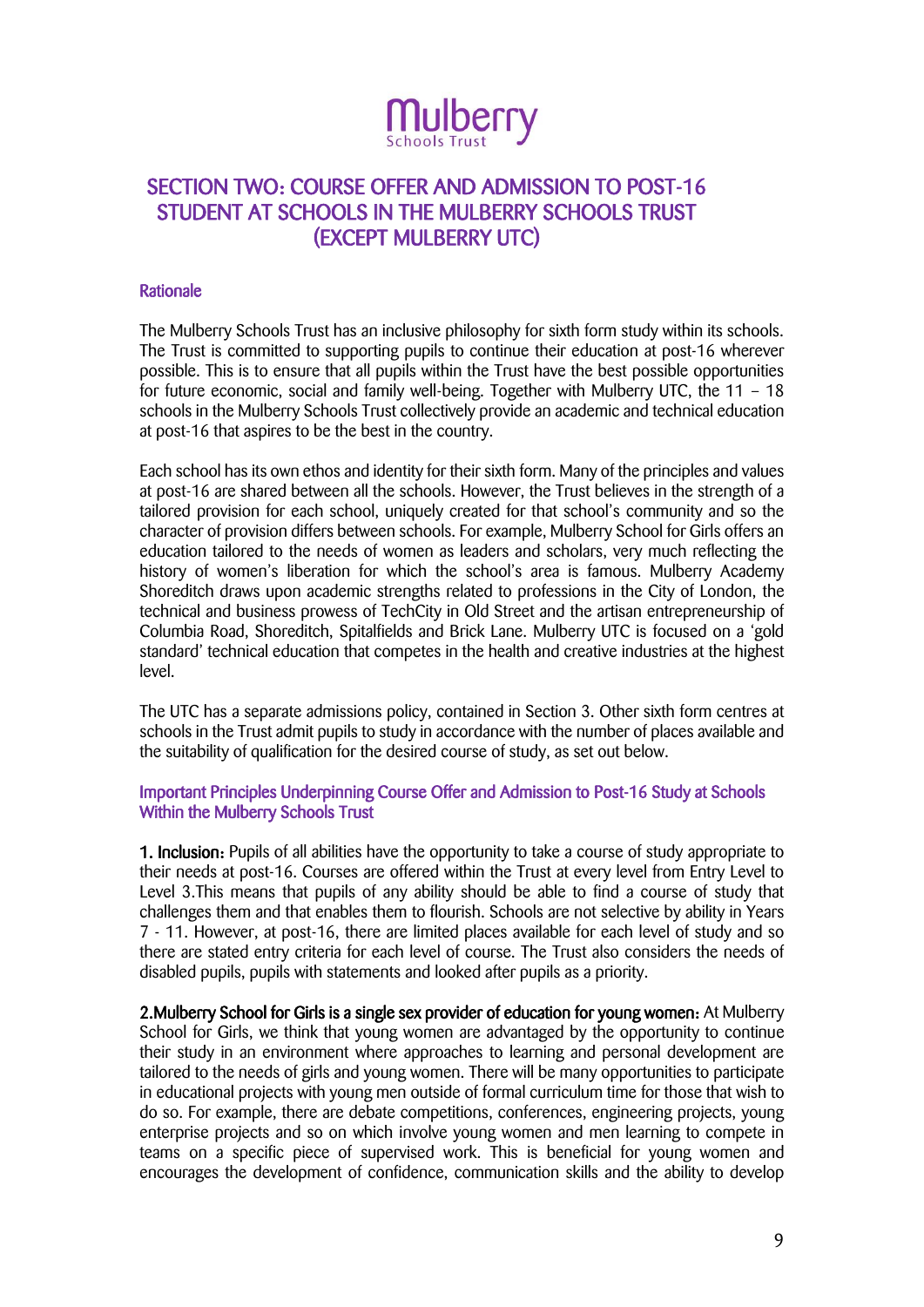

professional relations within mixed gender settings. Mulberry School for Girls is not a haven away from mixed gender settings. Young women should be equipped with the skills to deal with mixed gender working and community environments.

3. Schools within the Trust prioritise applications from their own pupils to their post-16 provision: Mulberry School for Girls, Mulberry Academy Shoreditch and Mulberry UTC are essentially schools that continue to age 18 and therefore they prioritise places for their own pupils first if they are appropriately qualified for the course of study they have chosen. Only places that remain once their own pupils have been admitted to courses will be offered first to others within the Trust and then externally.

#### 4.Mulberry UTC has its own admissions policy because it is a UTC – see Section 3.

5. Mulberry schools have limited places available in its post-16 provision. These are set out below. From year to year, it is not clear how many pupils will wish to apply for courses in each level. However, it is important to set out clearly how many places are available for each level of course.

#### Mulberry School for Girls

The school accommodates places for a total of approximately 240 Year 12 students. This number is divided in the following way:

| <b>Level of Course</b>   | Number of Places<br>Total    | Subjects of Study                 |
|--------------------------|------------------------------|-----------------------------------|
|                          | Available Including Mulberry |                                   |
|                          | <b>Pupils</b>                |                                   |
| Level 3 A' level Courses | 240 (depending on numbers    | Usually:<br>English,<br>Maths,    |
| (Follow A/S Level)       | suitably qualified)          | Further Maths, Sociology,         |
|                          |                              | Government & Politics, RS,        |
|                          |                              | Philosophy, Psychology,           |
|                          |                              | History, Geography, Drama,        |
|                          |                              | Art, Graphics, Film Studies,      |
|                          |                              | Computing,<br>Spanish,            |
|                          |                              | Biology, Chemistry, Physics,      |
|                          |                              | Health & Social Care.             |
| Level 2 Courses          | Up to 20 places for Year 11  | Health & Social<br>Care,          |
|                          | Up to 10 places for Post-16  | &<br>Hospitality<br>Catering      |
|                          | Level 1 qualified students   | Diploma                           |
|                          | already at the school        |                                   |
|                          | Max: 30                      |                                   |
| Level 1 Courses          | Up to 20 places for Entry    | Health<br>$\&$<br>Social<br>Care, |
|                          | Level qualified students     | Hospitality<br>&<br>Catering      |
|                          | Max: 20                      | Diploma                           |

#### Mulberry Academy Shoreditch

The school accommodates places for a total of approximately 100 students. This number is divided in the following way: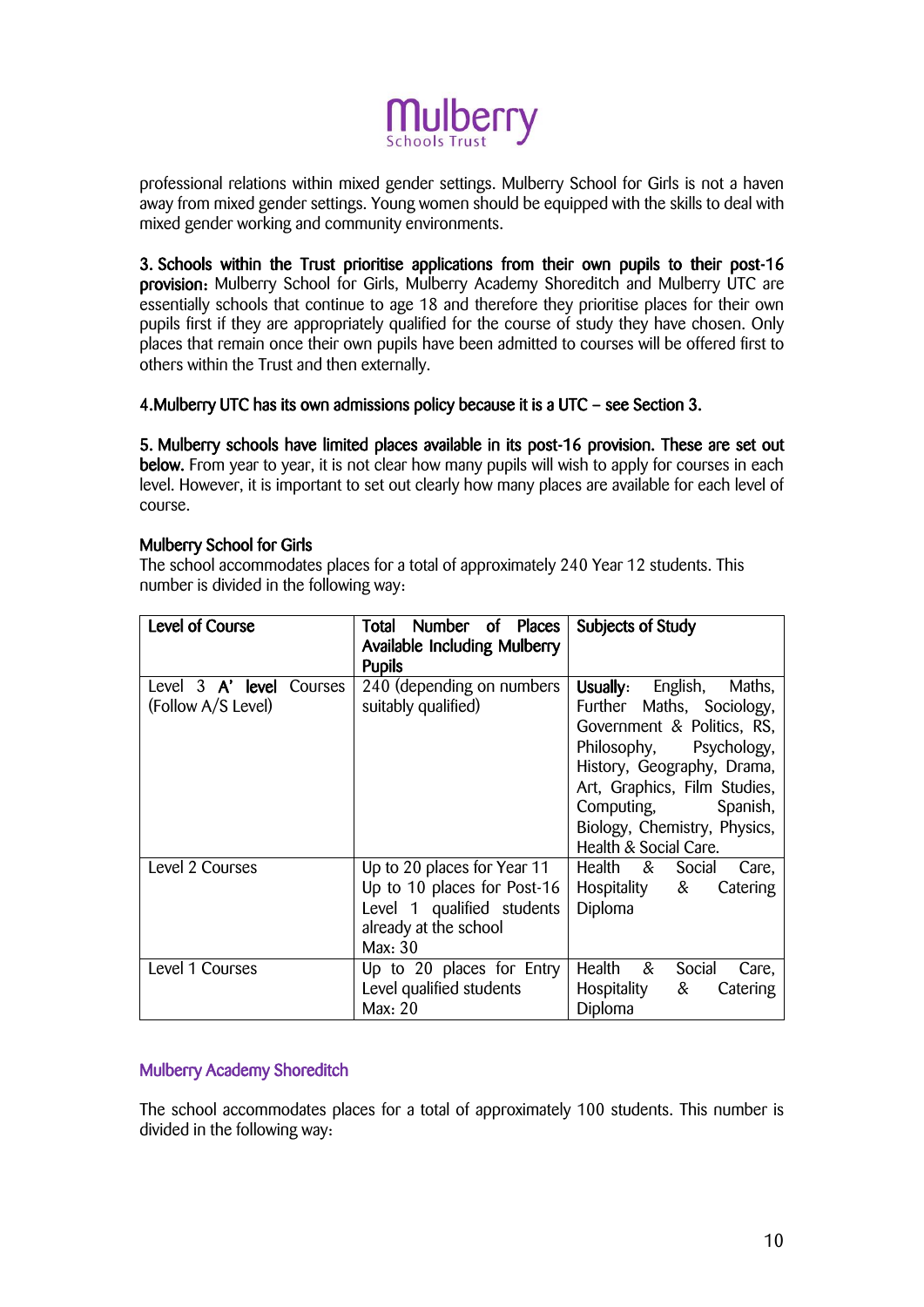

#### Over-Subscription Criteria for Admission to Post-16 Education at Schools in The Mulberry Schools Trust (Not the MUTC)

Numbers applying to the schools' sixth forms are increasing year on year at present. Therefore, we require all Mulberry pupils to complete an application for courses at post-16 so that schools can plan their provision and so that we can ensure that course places are fairly allocated according to the policy. Course applications are prioritised for admission as follows:

- 1. Pupils with a disability who can provide official evidence of this and pupils with a statement of special educational needs and who name the school on their statement as their place of choice for post-16 education
- 2. Pupils who are in the care of the Local Authority (i.e. in 'foster' care)
- 3. Current pupils in Year 11, who make an application for courses by the deadline, who are suited to the entry requirements for their chosen courses of study
- 4. External applications from pupils who are academically suited to their choice of courses of study and who have a reference from their previous / current school or college in support of their application
- 5. Where there are more course applications from appropriately qualified pupils than there are places, applications will be taken in the order in which they were received following the above prioritisation in points  $1 - 4$

Applications for courses must be received by the deadline which is published in the academic calendar, on the website and in the course pack for post-16 provision at the school in question – usually  $10<sup>th</sup>$  December each academic year. Applications that arrive late will be placed on a waiting list. They will then be processed in the same order of priority listed above as places become available.

#### Entry Requirements for Post-16 Courses

The entry requirements to courses at different levels are set out in this policy. They are common to all post-16 providers. The expectation for entry to Level 3 courses is 5+ 9 – 4 grades, usually including English and Maths. However, there are some subjects of study at advanced level where a higher grade in GCSE English, maths or science is required. This is because national research demonstrates that students who do not have these grades will fail to gain a pass grade in the subject at advanced level. This is also common practice in these subjects amongst providers nationally. These criteria are set out below.

Applicants for courses at Level 3 will be expected to take 3 subjects at A level – although some may take 4 subjects if they have performed exceptionally well at GCSE.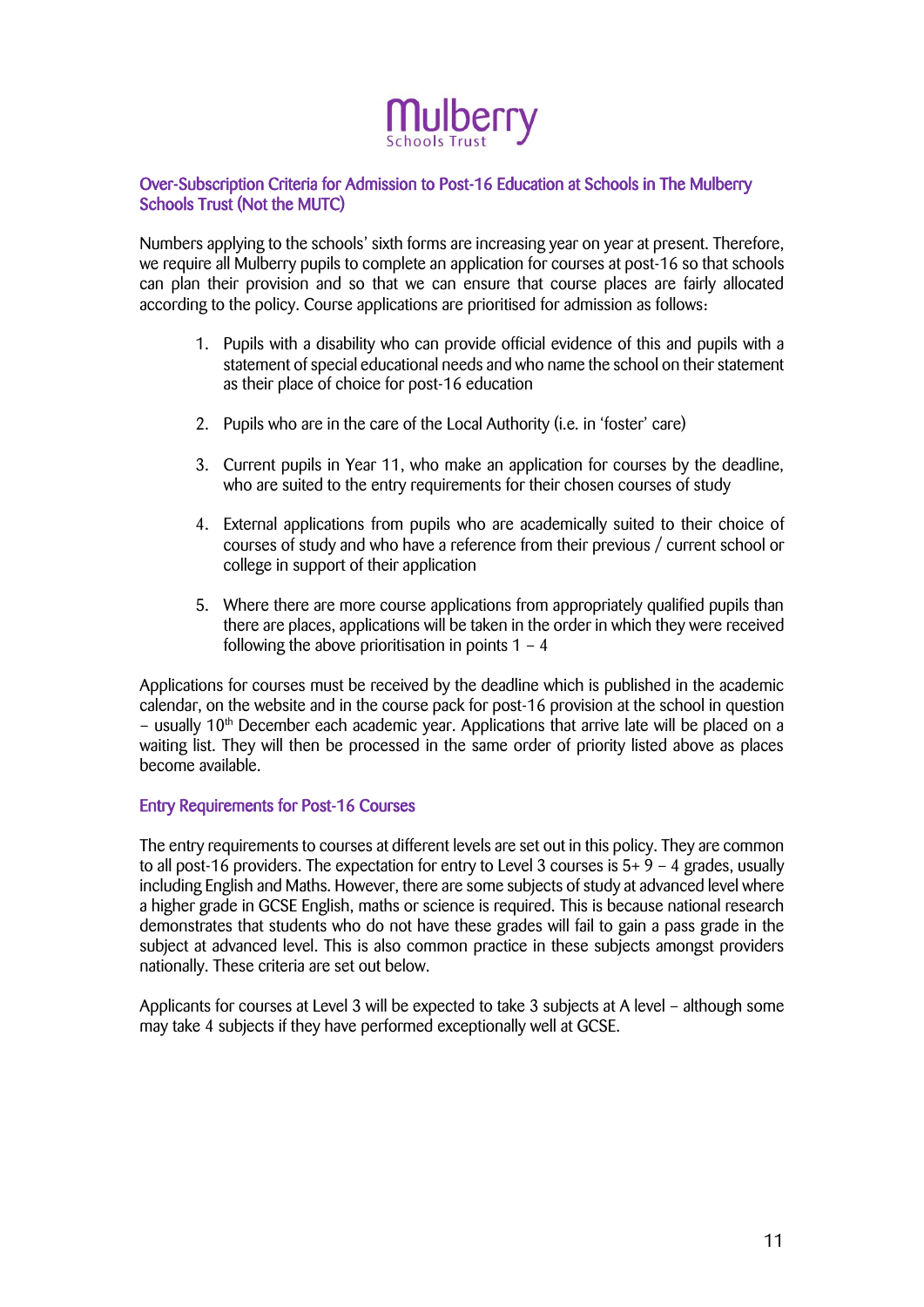

#### Course Entry Requirements to Courses for Year 11 Pupils Applying for Year 12

- 1. Year 12 Level 3 (Advanced level): 5+ 9 4 or more pass grades at GCSE. For Psychology, a '6' grade in maths is required; for sciences, 2 '6' grades in science or more at GCSE are required; for humanities subjects, at least a '5' grade in English is required; for English, at least a '5' grade in the subject is required. For maths, at least a '6' grade in the subject is required.
- 2. Year 12 Level 2 (BTec / NVQ):  $5+$  grade 3 and 4's at GCSE.
- 3. Year 12 Level 1 (BTec / NVQ / Diploma): 5+ grade 1's at GCSE.
- 4. Year 12 Entry Level: less than 5 grade 1's at GCSE.

#### Admissions Process to Post-16 Study for Year 11 Pupils

1. Applications must be received on time, usually by the end of the autumn term. They should be on the Trust's official form and they should include a reference from the pupil's current school or provider of education.

2. Pupils will be called to a meeting to discuss their choices of course, to ensure that they match their aspirations following further education, to provide counselling around this and to ensure that the private study expectations for the level of course are understood. This counselling meeting will normally be carried out by senior teachers and the head of sixth form study. This will take place in February once mock GCSE results have been received so that appropriate advice can be given. Parents / carers will be invited although it is not compulsory for them to attend. Places on courses will be offered conditionally at that point and letters sent out to both the pupil and her parents / carers. The course offer will be conditional and dependent finally on the pupil gaining the right GCSE grades to enable her to study her chosen course. If any places on courses remain, external applicants will then be considered in exactly the same way.

3. Remaining applicants will be placed on a waiting list and informed of this. They will be informed of the process for finding out if there are further places available once GCSE results have been received in August. They will also be informed that if and when a place becomes available at the end of August, they will be contacted.

4. Parents / carers and pupils who have been offered places on courses and who have accepted them will be invited to a home-school agreement meeting in July to discuss the expectations surrounding their child's chosen course of study and to sign the agreement.

5. When results are received in August, all students will attend enrolment to confirm their place in the sixth form and their chosen subjects. All students will receive a letter of confirmation for their parents / carers.

6. For applicants who are on the waiting list in August, if places on courses become available, the process will be as follows: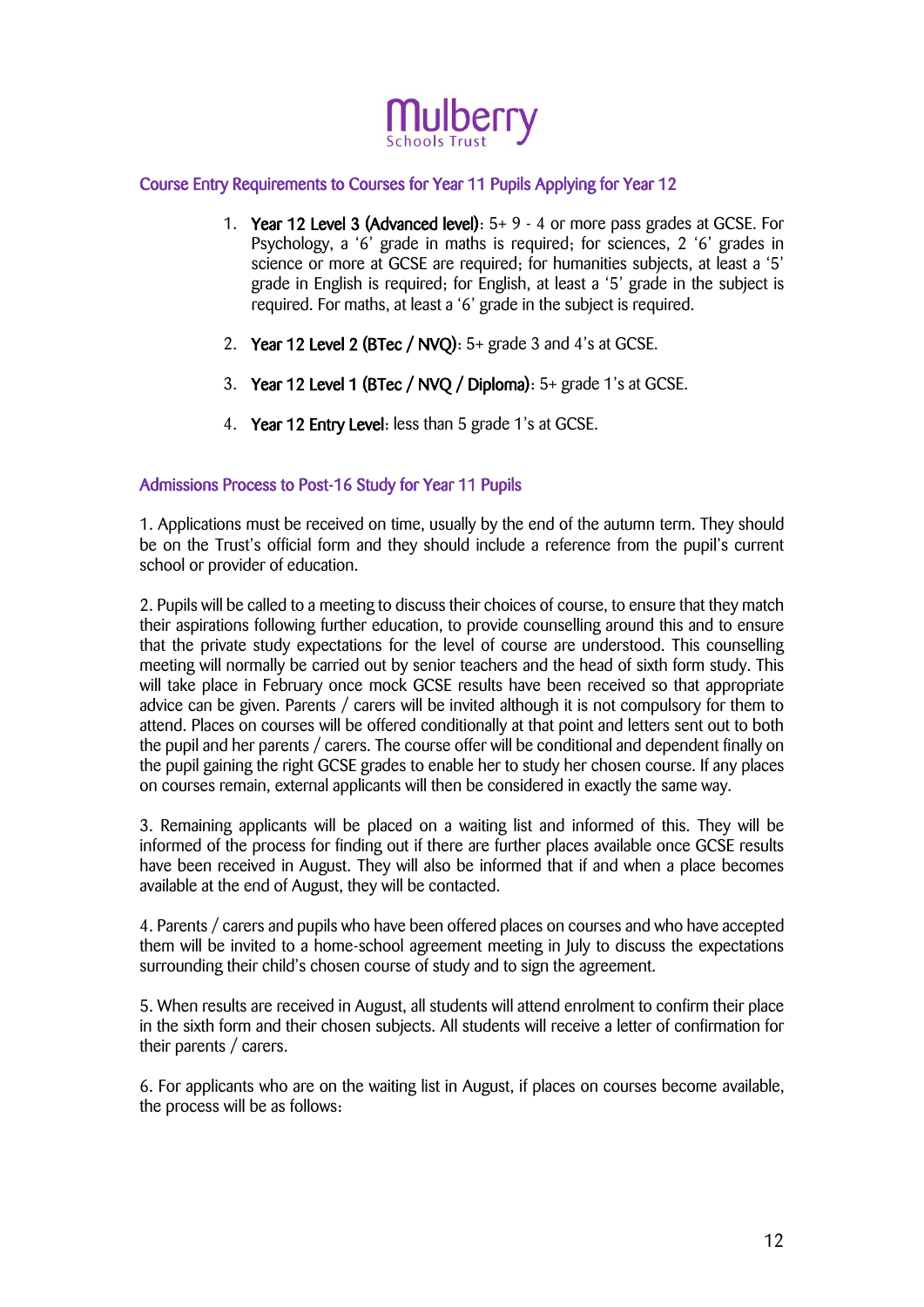

- Pupils from the school in question who satisfy the course entry criteria will be contacted, offered places on courses and invited to a meeting with their parents / carers to sign a home – school agreement and to go through the course expectations
- If places remain, external applicants will be contacted if. They will be asked to bring evidence of their GCSE results and to bring their parents / carers for a course interview.

#### Course Offer Process for Students in Years 12, 13 and 14

Students already in the sixth form on Level 2 courses have the right to continue their education on to the end of Level 3 if they have appropriate qualifications for the choice of course they wish to study in accordance with the course entry criteria listed above.

1. Course application forms will be given to current students in February, requesting information about their preferred courses of study.

2. Students will be allocated places on courses according to preference, subject to their satisfaction of course entry criteria.

3. External applicants to Years 12, 13 and 14 should apply by the beginning of December. They will be interviewed once it has been established that there are any places available. This will happen in the same way as for Year 11. Any remaining external applicants will be placed on a waiting list and informed. The waiting list will be operated in the same way as for Year 11.

#### Appeals Against the Decision Not to Offer a Place

There is a process in place to allow for families to raise objection to the decision not to accept their daughter onto courses of study at schools within the Trust. The process is as follows:

- 1. Families should write to the head of sixth form study to express their concern about the decision not to conditionally offer a place on chosen courses, providing reasons why and offering any additional evidence they can in support of their child's course application.
- 2. The head of sixth form will arrange for a meeting with the family, their child, the Deputy Headteacher / Principal who line manages the sixth form and himself / herself to discuss the family's concerns and to decide if a conditional offer dependant on results should be made in the light of any new evidence.
- 3. If the decision at the end of this meeting is still of concern to families, they should write to the headteacher/principal, stating their reasons. Once exam results are known and if the pupil has gained the appropriate qualifications for course entry, then a further meeting will take place with the headteacher/principal, the family, the applicant and the head of sixth form to review the decision that was made and to consider any additional evidence. Such meetings will take place in very early in September once exam results are known but with enough time for the course applicant to commence study.
- 4. Any further disagreement with the decision not to offer a place should then be taken up with the Chair of Governors. This provides the right of an independent assessment of the school's decision. Please address this appeal to the Chair of Governors by letter.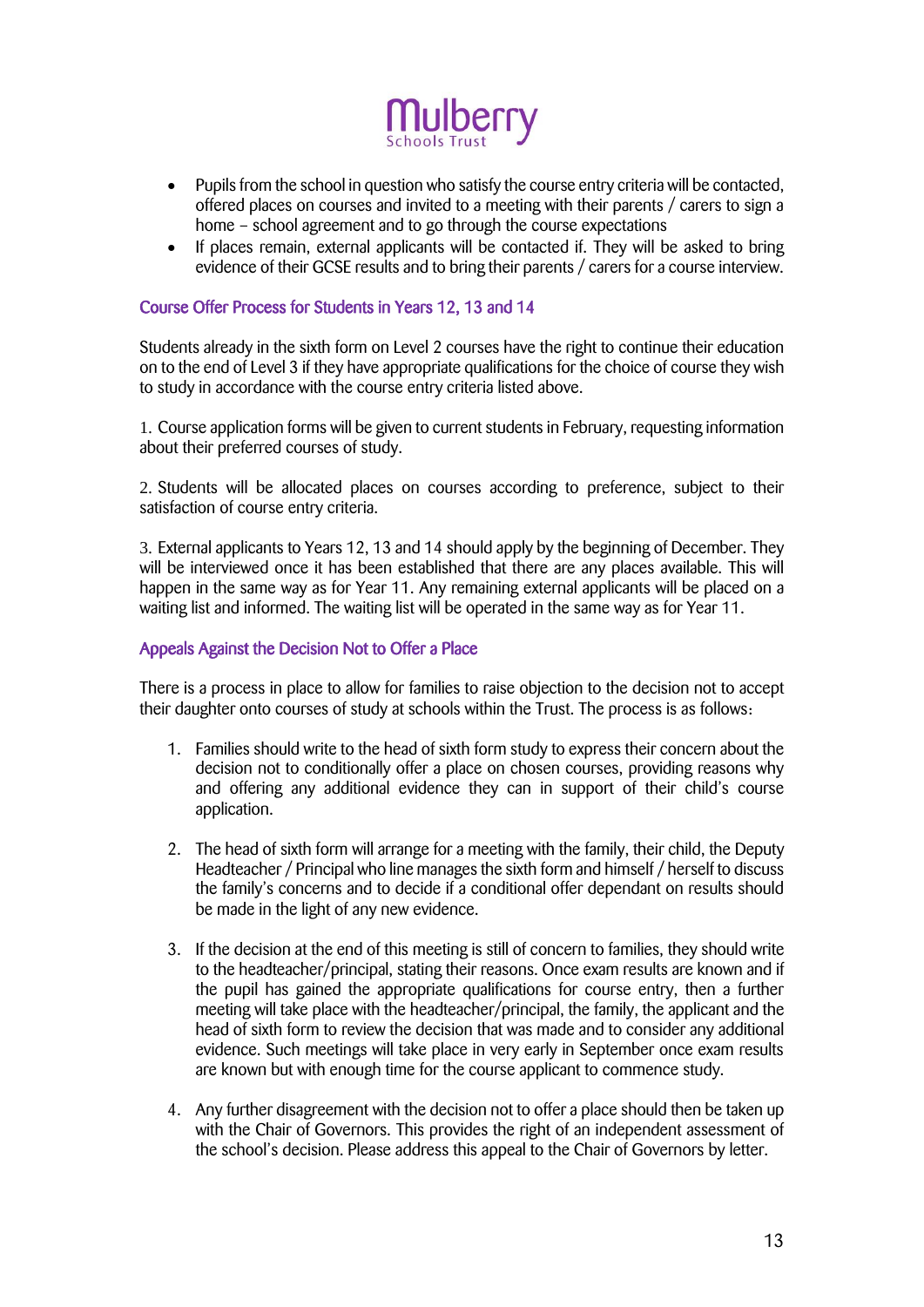

# SECTION THREE: MULBERRY UTC 2020 – 2021 ADMISSIONS POLICY

#### 1. Introduction

Mulberry University Technical College ('Mulberry UTC') is a co-educational provision admitting girls and boys from its surrounding sub-region of central east London and from the Greater London area. Mulberry UTC has an inclusive ethos, admitting students who are representative of all abilities in accordance with the Schools Admissions Code. This is reflected in the stated aims and mission statement of the school.

Mulberry UTC provides a pioneering employer-led education, developing young people as innovators and experts within the creative industries, the health sector and the world of digital technology. Learners will leave Mulberry UTC industry-ready and equipped to enter higher education. They will be highly desirable employees and/or undergraduates. They will have the capacity and technical capabilities to excel in the workplace, equipped to compete at the highest level in business, the arts and media, health and medicine. Every learner at Mulberry UTC is valued and respected equally, enjoying the highest possible standard of provision supported by leading employers and universities.

Mulberry UTC is committed to straightforward, open, fair and transparent admissions arrangement. The school will act fully in accordance with the School Admission Code, the School Admissions Appeals Code and admissions law as it applies to academies.

#### 2. Admission numbers

In September 2020, Mulberry UTC will have 40 places for Year 10 students and 210 places for Year 12 students. Mulberry UTC will have a total capacity for 500 students, with an admission number of 40 in Year 10 and 210 in Year 12 each year.

Mulberry UTC will admit this number of students if there are sufficient applications. Where fewer applicants than the published admission numbers for the relevant year group are received, the Academy Trust will offer places at Mulberry UTC to all Year 10 applicants and to all Year 12 applicants who meet the entry requirements for their chosen courses.

3. Eligibility for admission to Mulberry UTC

Students aged 14 to 19 of all abilities and backgrounds can apply for a place at Mulberry UTC. As detailed in the oversubscription criteria, preference will be given to those students living within the catchment areas shown in the map below<sup>1</sup>.

Mulberry UTC Year 11 students are entitled to a post-16 (Year 12) place on a course offered by the UTC for which they meet the minimum entry requirements below. Since provision at Mulberry UTC is inclusive, all UTC students who have succeeded in Year 11 should have access to a suitable post-16 programme.

Admission to the UTC for post-16 students who are not already studying at Mulberry UTC are also in accordance with the published minimum entry requirements for the particular course of study that they wish to pursue.

1

<sup>&</sup>lt;sup>1</sup> See map of catchment areas on page 4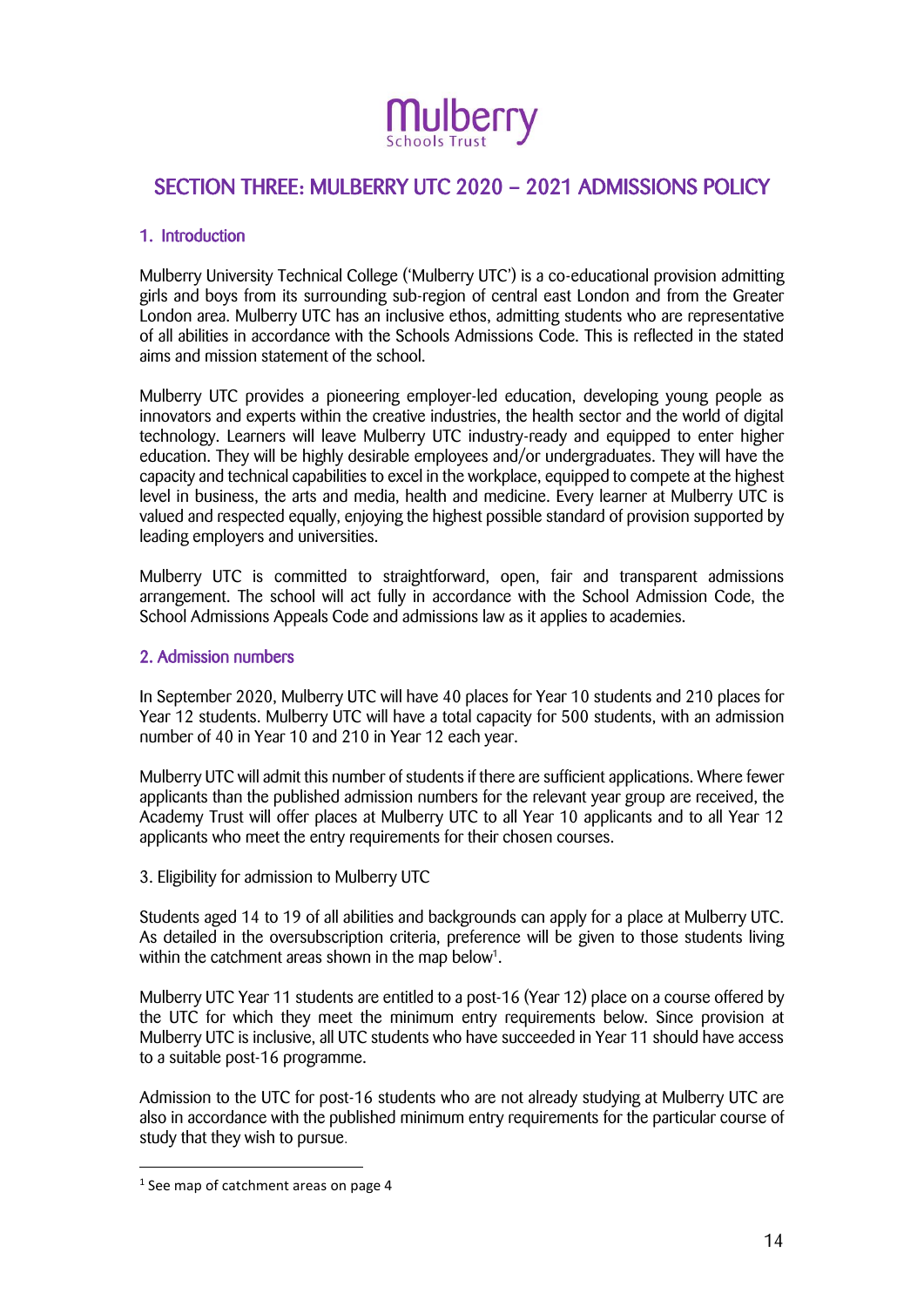

Minimum entry requirements for each course offered at the UTC given below. Some courses have specific requirements above the general expectations for each level of course; these requirements will be published in the school's prospectus and on its website.

Level 3 courses: 5+ Grade 9-4 at GCSE including English and maths, or equivalent qualifications

Level 2 courses: 5+ Grade 4-2 at GCSE including English and maths, or equivalent qualifications

Post-16 applicants who do not meet the minimum requirements for a Level 3 programme will be given the option of pursing a Level 2 programme if they meet the minimum requirements.

If there are more external applicants who satisfy the published minimum entry requirements than places available, the oversubscription criteria will apply.

#### 4. Oversubscription criteria

#### 4.1 Year 10

1

Where fewer applications than the PAN are received for Year 10, the Trust will offer places at Mulberry UTC to all those who have applied. All children with an Education, Health and Care Plan, which names Mulberry UTC, will be admitted.

If Mulberry UTC is oversubscribed at Year 10, places will then be given to those children who meet the criteria set out below, in priority order.

1. Looked after children and children who were previously looked after and immediately after being looked after became subject to adoption, a child arrangements order, or special guardianship order.<sup>2</sup>

2. Children who are eligible for the Pupil Premium.<sup>3</sup>

3. The children of staff at Mulberry UTC where that member of staff has been employed to fill a vacant post for which there is a demonstrable skill shortage.

4. Siblings<sup>4</sup> of students currently or formerly<sup>5</sup> at any school within the Mulberry Schools Trust<sup>6</sup>.

<sup>&</sup>lt;sup>2</sup> A looked after child is a child who is (a) in the care of a local authority, or (b) being provided with accommodation by a local authority in the exercise of their social services functions. Previously looked after children are children who were looked after, but ceased to be so because they were adopted or became the subject of a residence order or special guardianship order. See the definition in Section 22 (1) of the Children Act 1989.

<sup>&</sup>lt;sup>3</sup> Students eligible for the Pupil Premium include children currently registered as eligible for free school meals or children who have been registered as eligible for free school meals at any point in the past six years.

<sup>4</sup> 'Siblings' includes birth siblings, step siblings, foster siblings, adopted siblings and other children living permanently at the same address.

<sup>&</sup>lt;sup>5</sup> Former pupils are those who were full time students at a school within the Mulberry Schools Trust, including the Sixth Form, up to ten years previously (e.g. if a student is to start in September 2020, their sibling must have been at the school between September 2010 and July 2019).

<sup>6</sup> The Mulberry Schools Trust is an academy trust which currently includes Mulberry School for Girls, Mulberry Academy Shoreditch and Mulberry UTC.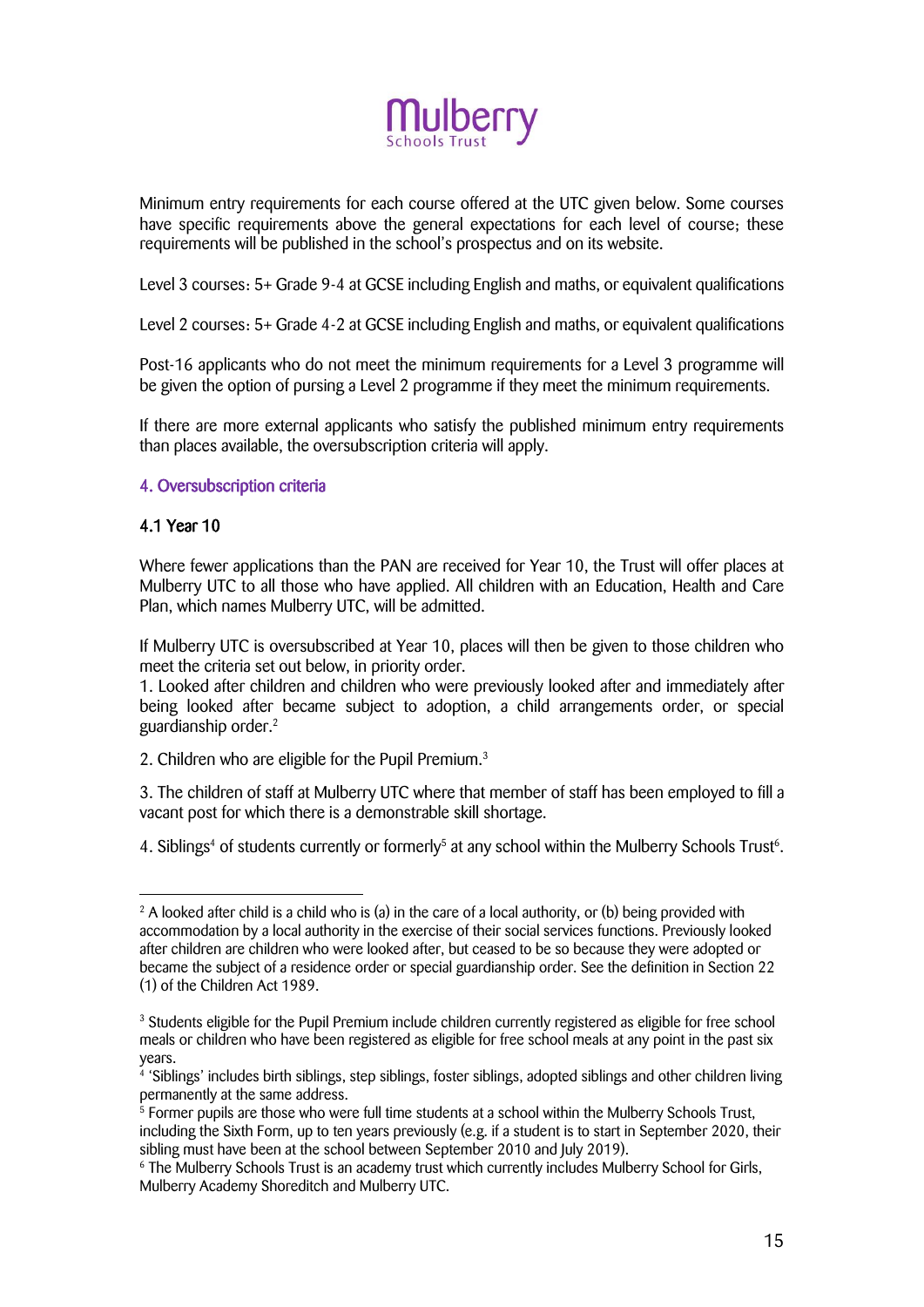

5. The remaining places will be randomly allocated to applicants whose home addresses<sup>7</sup> fall into the Catchment Areas below:

- a) a maximum of 60% of remaining places will be given to applicants whose home address is in Catchment Area 1 on the map below<sup>8</sup>;
- b) a maximum of 20% of remaining places will be given to applicants whose home address is in Catchment Area 2 on the map below;
- c) a maximum of 20% of remaining places will be given to applicants whose home address is in Catchment Area 3 on the map below.

6. If any area(s) is/are undersubscribed then remaining places will be split evenly between the remaining area(s).

7. Any remaining places will be allocated to children who live outside the main catchment area and will be prioritised to those who live closest to the UTC, based on the shortest distance from home to school, measured on a straight line.

#### Tie Breaker

Should there be a need for a tie breaker between two or more applicants that cannot be otherwise separated in any of the criteria above, independently-verified random selection will determine which applicant is offered a place.

### 4.2 Year 12

Mulberry UTC will admit Year 12 students who have met the minimum entry requirements for a post-16 course offered by the UTC.

The PAN states the number of places available to external students. If fewer Mulberry UTC Year 11 students transfer to Year 12 than places allocated to them, we will exceed our Y12 PAN until Year 12 meets its full capacity.

When Mulberry UTC's places for external students are oversubscribed, after the admission of students with an Education, Health and Care plan naming the school, priority for admission will be given to those children who meet the criteria set out above for Year 10, in the same priority order with the same tie-break process.

#### 5. Mulberry UTC Catchment Areas

The map below shows the position of the concentric circles from the Mulberry UTC. Catchment area 1 is a 3.5 mile radius and is coloured red. Catchment area 2 is a 7 mile radius and is coloured green. Catchment area 3 is a 10 mile radius and is coloured blue.

<u>.</u>

 $7$  Home address means that address where a child is resident for the majority of the week (Sunday to Saturday). If a child spends equal time at more than one address, the address utilised will be that which is registered with their doctor.

<sup>8</sup> See map on page 4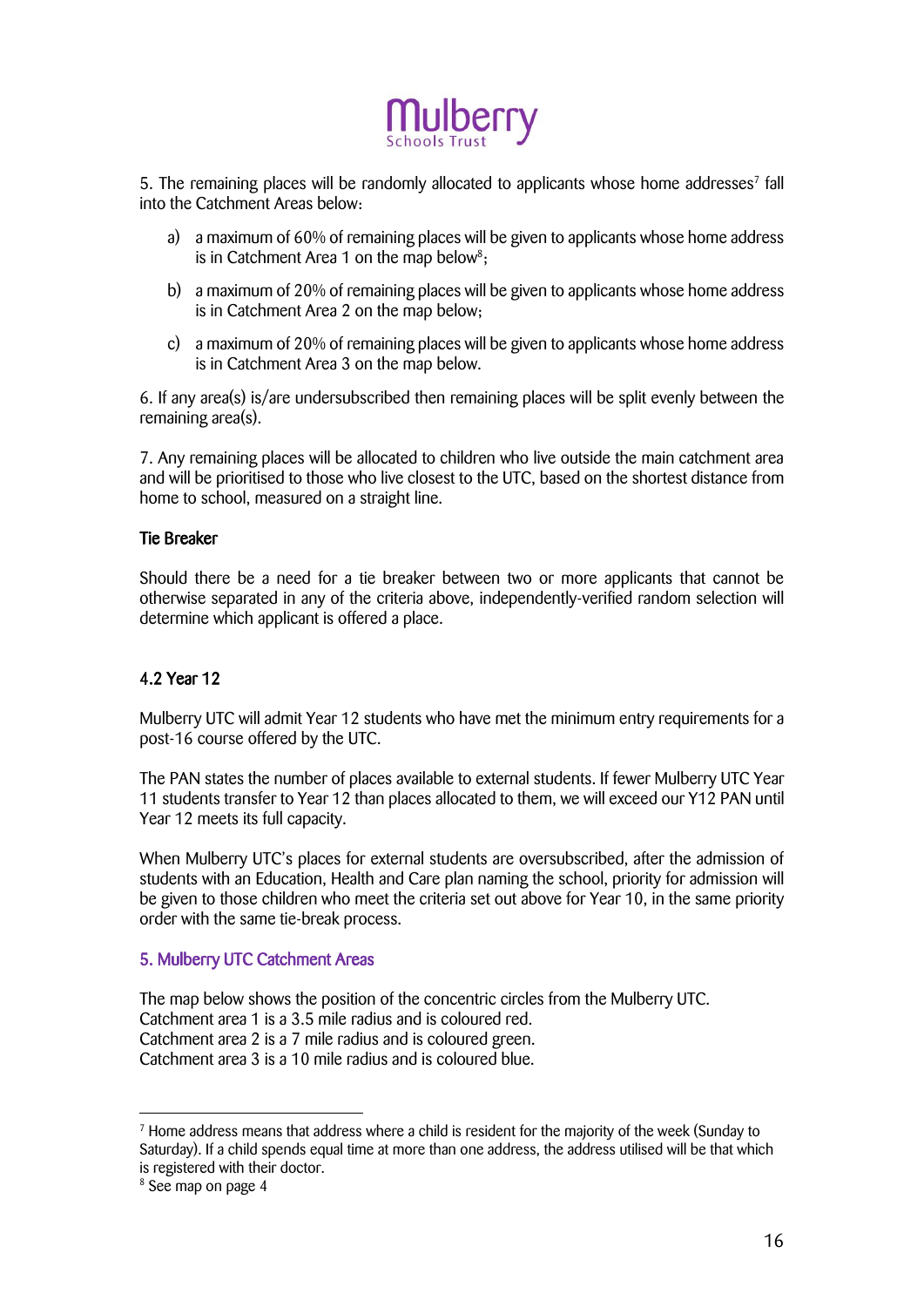

### 6. Application Process

The Mulberry Schools Trust will consider all applications for places at the Mulberry UTC.

Applications to Year 10 and Year 12 for September 2020 are made to the UTC. Application forms are available from 1 September 2019 to download via the UTC's website (www.mulberryutc.co.uk). Anyone having difficulty accessing this form can obtain a paper copy from Mulberry UTC, 64 Parnell Road, London E3 2RU.

Completed forms should either be submitted online, hand-delivered or posted to this same address. Inaccurate or false information on the form could result in the offer of a place being withdrawn.

#### 7. Application Deadline

Application forms for admission in September 2020 - both Year 10 and Year 12 - must be received by 31 January 2020.

Offers of places for both Year 10 and Year 12 will be made by letter by 3 March 2020. The Year 12 offers will be conditional on meeting the minimum entry requirements. A firm offer will be confirmed by 31 August 2020.

Mulberry UTC operates within the Local Authority's Fair Access Protocol.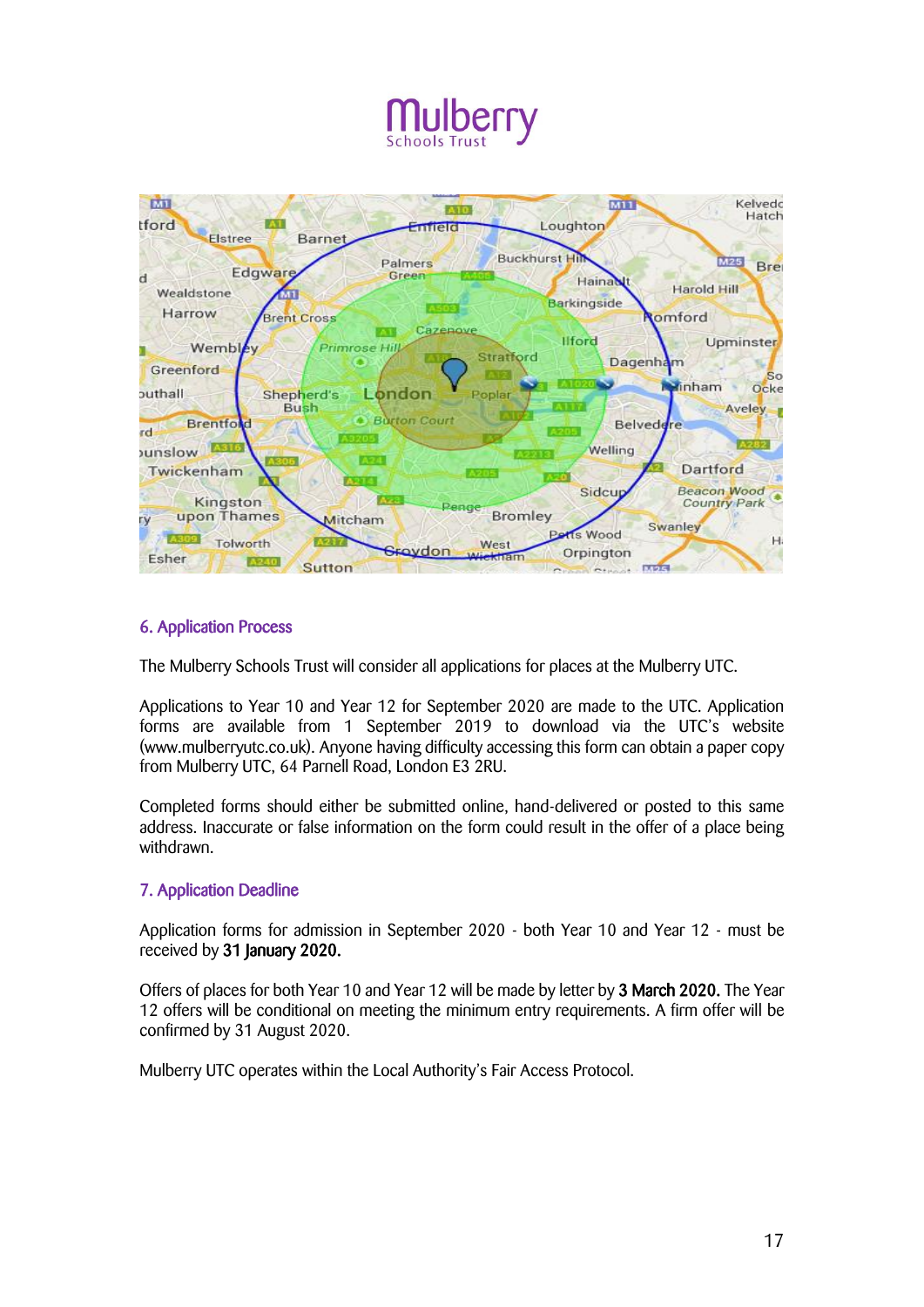

#### 8. Late applications

All applications received by the UTC after the above deadlines will be considered to be late applications. Late applications will be considered after all those received on time, using the same over-subscription criteria if necessary.

#### 9. Waiting lists

If the UTC is oversubscribed, applicants not offered a place at the UTC will be placed on the waiting list. Children's position on the waiting list will be determined solely by the oversubscription criteria. Where places become vacant they will be allocated in accordance with the criteria. The waiting list will be reordered in accordance with the oversubscription criteria whenever anyone is added to or leaves the waiting list. The waiting lists for Year 10 and Year 12 are held by Mulberry UTC. Both will be maintained until the end of the first term after the start of the school year. Students or parents may request that their child is removed from the waiting list at any time.

#### 10. Admission of children outside their normal age group

Parents may request that their child is admitted outside their normal age group. When such a request is made, the Mulberry Schools Trust will make a decision on the basis of the circumstances of the case and in the best interests of the child concerned, taking into account the views of the Principal and any supporting evidence provided by the parent.

The process for requesting such an admission is through the normal application route. The application form should be accompanied by a letter setting out the reasons for seeking admission outside the normal age group.

#### 11. The appeals process

Unsuccessful applicants to Year 10 and Year 12 will have a right to appeal to an Independent Appeals Panel. Applicants will be advised of this right when informed that their application is unsuccessful.

The Appeals Panel will follow the arrangements adopted for Tower Hamlets Schools, with panel members independent of Mulberry UTC in accordance with the Schools Admissions Appeals Code. This provides the right of an independent assessment of the school's decision.

The decision of the Independent Appeals Panel will be final.

Appeals against a decision not to offer a place in Year 10 or Year 12 must be submitted on the London Borough of Tower Hamlets Admission Appeals Form. Parents wishing to appeal can obtain an appeal form from: Pupil Admissions, Tower Hamlets Local Authority, Town Hall, Mulberry Place, 5 Clove Crescent, London E14 2BG or school.admissions@towerhamlets.gov.uk.

The form should be sent to the Mulberry UTC Appeals Panel at Mulberry UTC, 64 Parnell Road, London E3 2RU.

The appeal must be lodged within 20 school days of the date of the letter notifying that the application was unsuccessful and must include the grounds for the appeal.